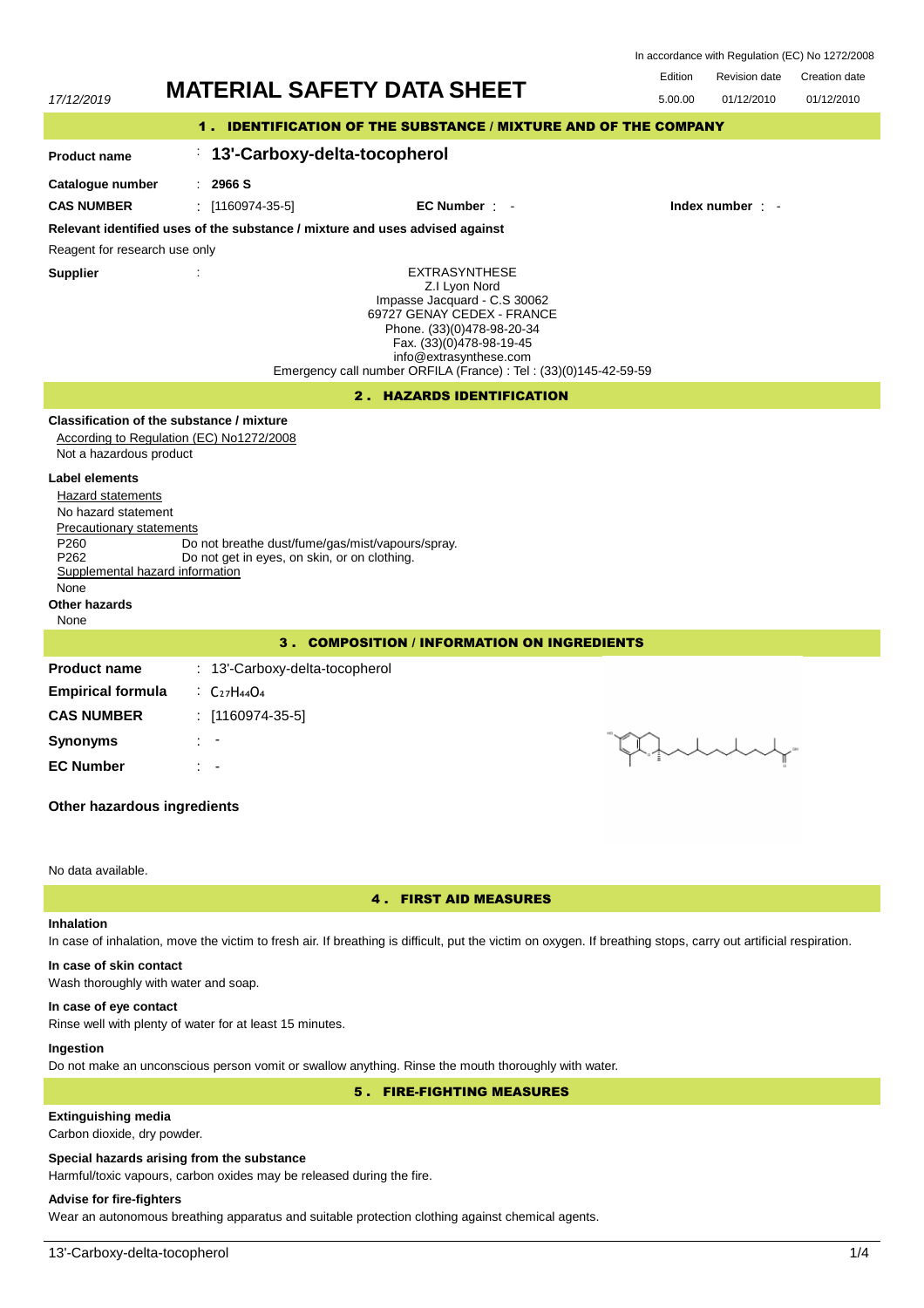#### 6 . ACCIDENTAL RELEASE MEASURES

#### **Personal precautions**

Use personal protective equipment. Evacuate the personnel from the contaminated zone. Ensure adequate ventilation.

### **Environnemental precautions**

Keeping away from drains, surface and ground waters.

#### **Methods and materials for containment and cleaning up**

Clean up without creating dust and place in adapted and sealed containers for elimination. Wash the contaminated aera with water and soap. Confine washing water and dispose of it complying with the local regulations. After cleaning, quickly eliminate traces of water with a product absorbing liquids (for example : sand, sawdust, universal binder, Kieselguhr).

## 7 . HANDLING AND STORAGE

## **Precautions for safe handling**

Avoid formation of dust. Avoid contact with skin and eyes. During handling, wear suitable personal protective equipment (see section 8). Follow the normal measures for preventive fire protection.

**Specific handling** No data available.

**Specific end use(s)**

# No data available

#### **Conditions for safe storage, including any incompatibilities**

Store in a cool well-ventilated place. Keep container tightly closed in a dry place away from light.

Store at <- 15°C

### 8 . EXPOSURE CONTROL/PERSONAL PROTECTION

## **Respiratory protection**

Wear imperatively an appropriated mask/respirator, tested and approved by standards such as NIOSH (US) or CEN (EU).

#### **Hand protection**

Handle with protective gloves. The selected gloves have to satisfy the specifications of EU Directive 89/686/EEC and the standard EN 374 derived from it.

## **Eye protection**

Wear safety glasses.

## **Skin protection**

Wear suitable protective clothing according to the quantity and the level of activity of the substance at the workplace.

|                                                       | 9. PHYSICAL AND CHEMICAL PROPERTIES |  |
|-------------------------------------------------------|-------------------------------------|--|
| Information on basic physical and chemical properties |                                     |  |
| Physical state                                        | : Oil                               |  |
| Color                                                 | : No data available.                |  |
| Solubility in                                         | : No data available.                |  |
| Melting point                                         | : No data available.                |  |
| Initial boiling point                                 | : No data available.                |  |
| Flash point                                           | : No data available.                |  |
| рH                                                    | : No data available.                |  |
| Partition coefficient: n-octanol/water                | : No data available.                |  |
| Auto-ignition temperature                             | : No data available.                |  |
| Decomposition temperature                             | : No data available.                |  |
| Viscosity                                             | : No data available.                |  |
| .                                                     |                                     |  |

#### **Other information**

No data available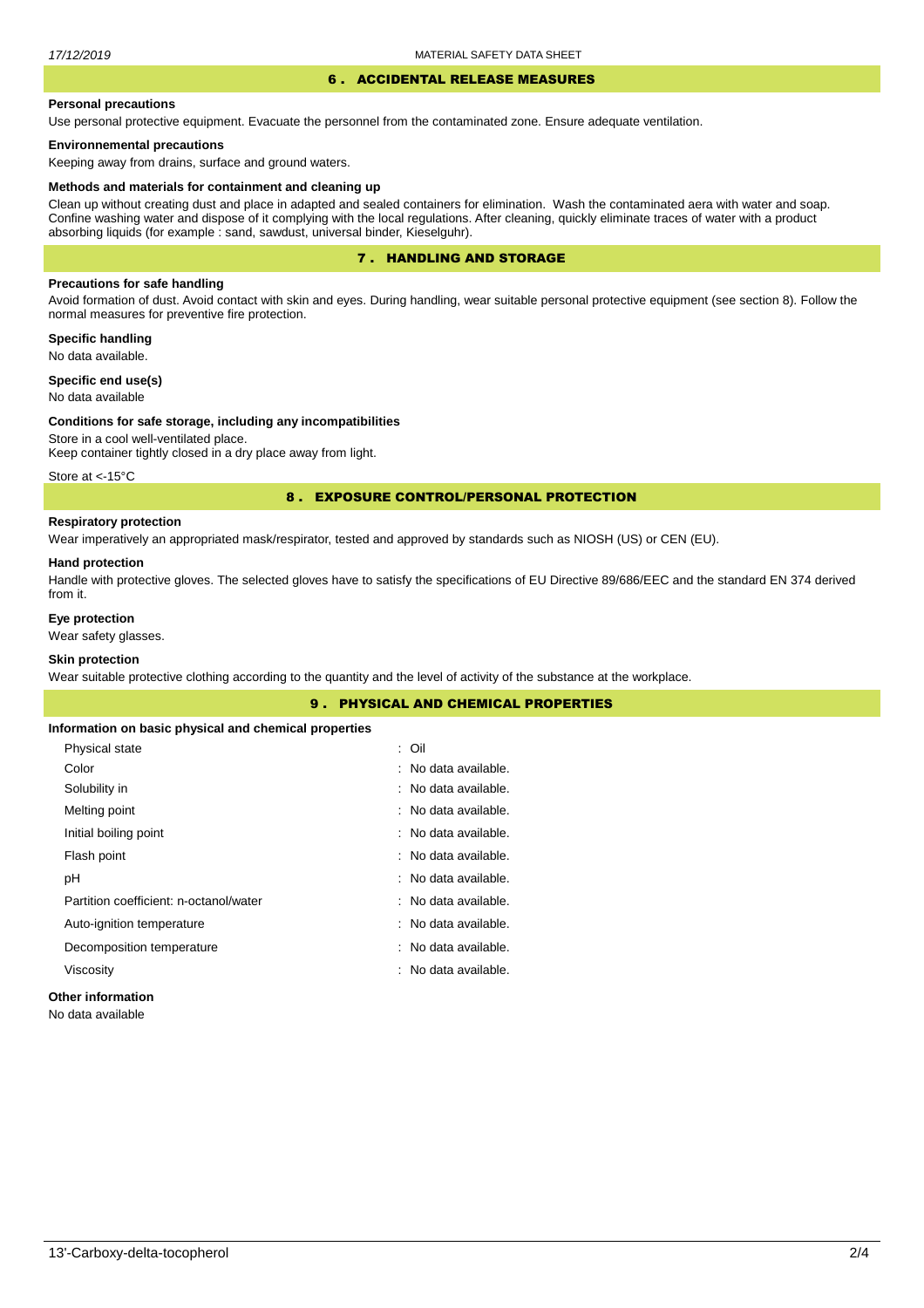#### 10 . STABILITY AND REACTIVITY

# **Reactivity**

No data available.

### **Chemical stability**

Stable under recommanded storage conditions.

#### **Possibility of hazardous reactions**

No hazardous reactions during storage and handling complying with the instructions.

**Conditions to avoid**

No data available.

**Incompatible materials**

No data available.

#### **Hazardous decomposition products**

No hazardous decomposition products if the instructions for handling and storage are respected. During high overheating of the substance or during a fire, hazardous decomposition products may be produced.

## 11 . TOXICOLOGICAL INFORMATION

### **Acute oral toxicity**

No data available.

# **Acute dermal toxicity**

No data available.

### **Acute inhalation toxicity**

No data available.

## **Skin Corrosion**

No data available.

#### **Skin Irritation**

No data available.

#### **Serious Eye Damage**

No data available.

# **Eye Irritation**

No data available.

### **Respiratory Sensitisation**

No data available.

#### **Skin Sensitisation**

No data available.

### **Germ Cell Mutagenicity**

No data available.

### **Carcinogenictiy**

No data available.

## **Reproductive Toxicity**

No data available.

## **Specific Target Organ Toxicity - Single Exposure**

No data available.

### **Specific Target Organ Toxicity - Repeated Exposure**

No data available.

#### **Aspiration Hazard**

No data available.